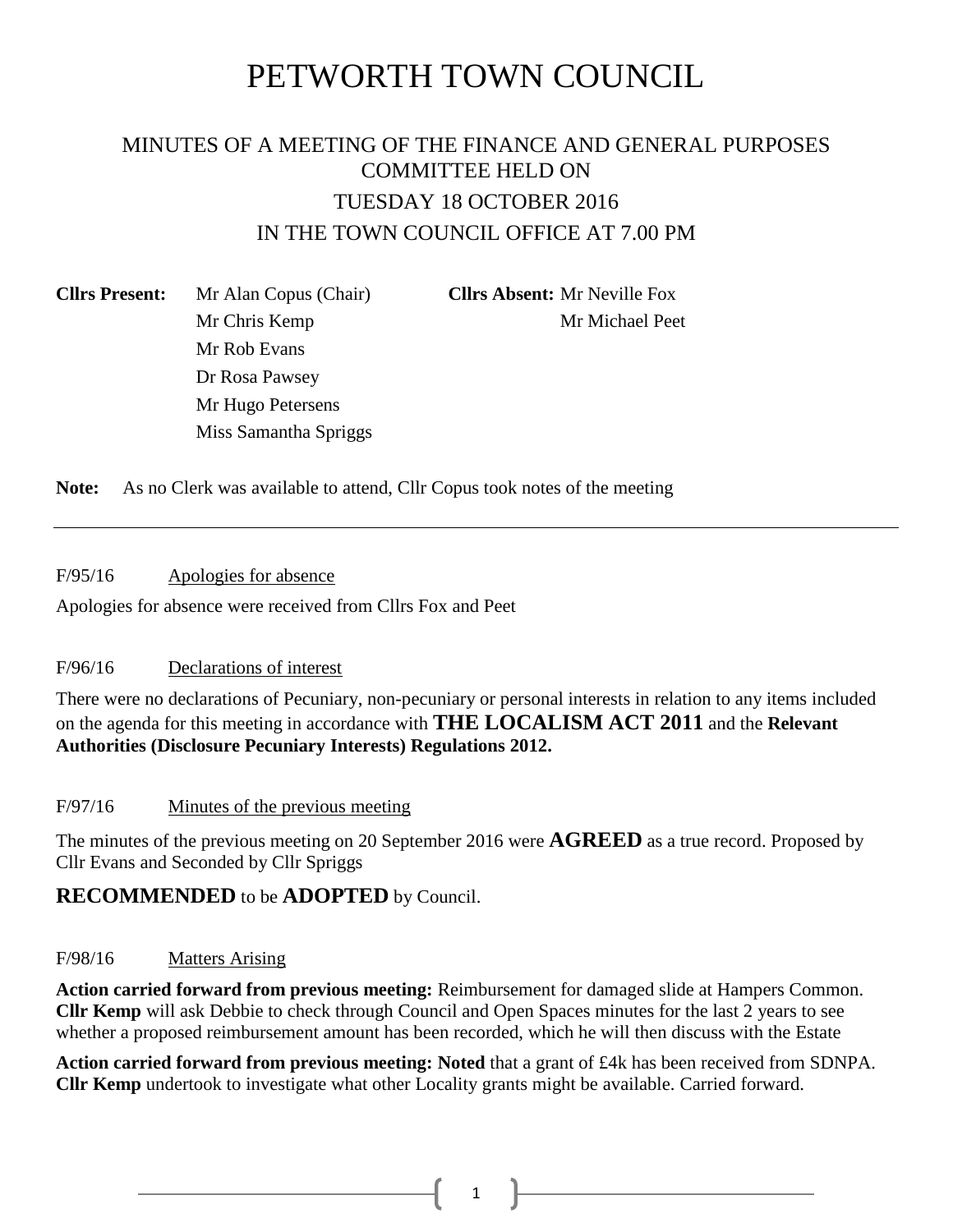**Action carried forward from previous meeting:** Cllr Copus to contact CDC again re overcharging for the CCTV as no response forthcoming. Also to ask them to explain the reason for the recent reimbursement of £250. **Cllr Copus** reported that as no response has been received that he will ask Cllr Lintill to intervene

**Action carried forward from previous meeting: Noted** that invoices are now being issued to stallholders at each market and that action has been taken to collect arrears. **Cllr Copus** reported that one stallholder still owes for 4 markets and he will threaten Small Claims Court action if not paid by end October

**Action carried forward from previous meeting:** Clerk to draft Terms of Reference for Petworth Pages and the Staffing Working Group. No progress as Clerk on long term sick leave. **Cllr Copus** to draft TOR for Staffing Working Group

**Action carried forward from previous meeting: Cllr Peet** to draft Terms of Reference for the Farmers Market. Carried forward

**Action carried forward from previous meeting: Cllr Copus** confirmed that there is budget provision for pension payments for the Clerk of 3% from 1/2/17. He will progress provision of a staff pension by that date including contacting Peninsular and SSALC about possible options. **Cllr Kemp** to speak to Julie Aguilar about her pension requirements

**Action carried forward from previous meeting: Cllr Copus** to advise our insurers that a claim will be submitted to recover temporary cover costs whilst the Clerk is off sick

**Action carried forward from previous meeting: Cllr Copus** to draft amendment to Financial Regs for stationery prior approval

| F/99/16                                | <u> Accounts – September 2016</u> |                |
|----------------------------------------|-----------------------------------|----------------|
| <b>INCOME</b>                          | 2016/17                           | Actual<br>cash |
|                                        | <b>Budget</b>                     | to date        |
| Precept                                | 104,800                           | 106,200        |
| Support Grant<br><b>Hampers Common</b> | 3,484                             | 3,484          |
| Hire                                   | 200                               | 240            |
| <b>CDC Receipt</b>                     |                                   | 250            |
| Interest                               | 20                                | 8              |
| <b>Allotment Rents</b>                 | 2,500                             | 1,273          |
| <b>Xmas Event</b>                      | 2,500                             | 530            |
| <b>Farmers Market</b>                  |                                   | 3,745          |
| Totals                                 | 113,504                           | 115,731        |

|                    |                                     |               | Actual   |
|--------------------|-------------------------------------|---------------|----------|
| <b>EXPENDITURE</b> |                                     | 2016/17       | cash     |
|                    |                                     | <b>Budget</b> | to date  |
| <b>Outside</b>     | Rosemary Gdns/Hampers Com Contract  | 6,000         | 4,908    |
|                    | <b>Rosemary Gardens Maintenance</b> | 500           | 316      |
|                    | Hampers Common Maintenance          | 500           | 295      |
|                    | Safety checks                       |               | 532      |
|                    | Hampers Common Lease                | 800           | $\Omega$ |
|                    | Waste & Dog Bins                    | 600           | 1,192    |
|                    | Hanging Baskets - Maintenance       | 1,200         | 593      |

2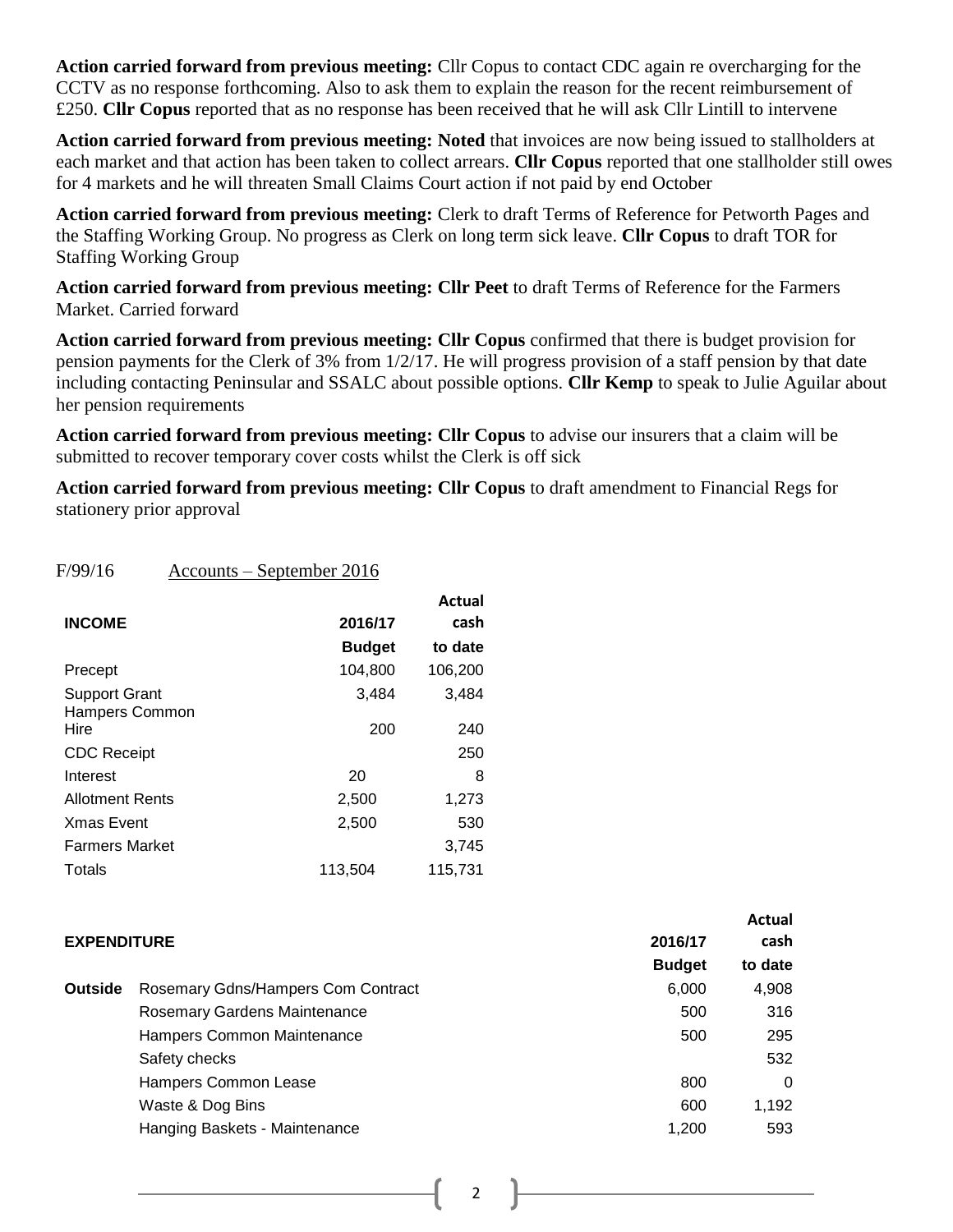|       | Hanging Baskets - Watering                  | 2,000  | 1,575      |
|-------|---------------------------------------------|--------|------------|
|       | Planters                                    | 200    | 0          |
|       | <b>CCTV</b>                                 | 5,000  | 5,000      |
|       | <b>Street Lighting</b>                      | 1,800  | 1,239      |
|       | Church clock                                | 250    | 122        |
|       | <b>General Maintenance</b>                  | 2,000  | 1,352      |
|       |                                             | 20,850 | 17,123     |
|       | <b>Allotments Lease</b>                     | 500    | 750        |
|       | <b>Allotments Water</b>                     | 500    | 125        |
|       | <b>Allotments Maintenance</b>               | 1,500  | 55         |
|       |                                             | 2,500  | 930        |
|       | <b>Xmas Event - General</b>                 | 1,300  | 50         |
|       | Xmax Event - Lighting                       | 1,000  | 224        |
|       |                                             | 2,300  | 274        |
|       | <b>Farmers Market</b>                       |        | 2,279      |
| Admin | Office Rent & Service Charges               | 6,700  | 4,079      |
|       | Clerk's Salary                              | 31,000 | 16,372     |
|       | Clerk's pension from 1/2/2017 @<br>3%       | 126    |            |
|       | Insurance                                   | 1,500  | 0<br>1,213 |
|       | SALC/SLCC Subscriptions/Contracts           | 900    | 831        |
|       | <b>Audit Fee</b>                            | 1,000  | 310        |
|       | Annual meetings                             | 100    | 128        |
|       | Office Expenditure                          | 900    | 784        |
|       | Expenses/Postage                            | 300    | 65         |
|       | Repayment of £80k loan for playgrounds      | 8,960  | 4,413      |
|       | <b>Local Election</b>                       | 2,000  | 0          |
|       | Training                                    | 1,500  | 462        |
|       | Web Site                                    | 200    | 0          |
|       | Comms/IT                                    | 700    | 491        |
|       | Office Water                                | 110    | 46         |
|       |                                             | 55,996 | 29,194     |
| Misc  | <b>Grants Awarded</b>                       | 3,000  | 2,025      |
|       | Repayment of £10k loan for skatepark        | 1,221  | 0          |
|       | Skatepark<br>Traffic consultant recommended | 0      | 350        |
|       | works                                       | 10,000 | 0          |
|       | War Memorial                                | 0      | 4,900      |
|       | Street light refurbishment                  | 10,000 | 0          |
|       | <b>Bus shelter</b>                          | 3,000  | 0          |
|       | Jubilee walk                                | 500    | 403        |
|       | Sign posts                                  | 1,000  | 0          |

 $\begin{pmatrix} 3 \end{pmatrix}$ 

÷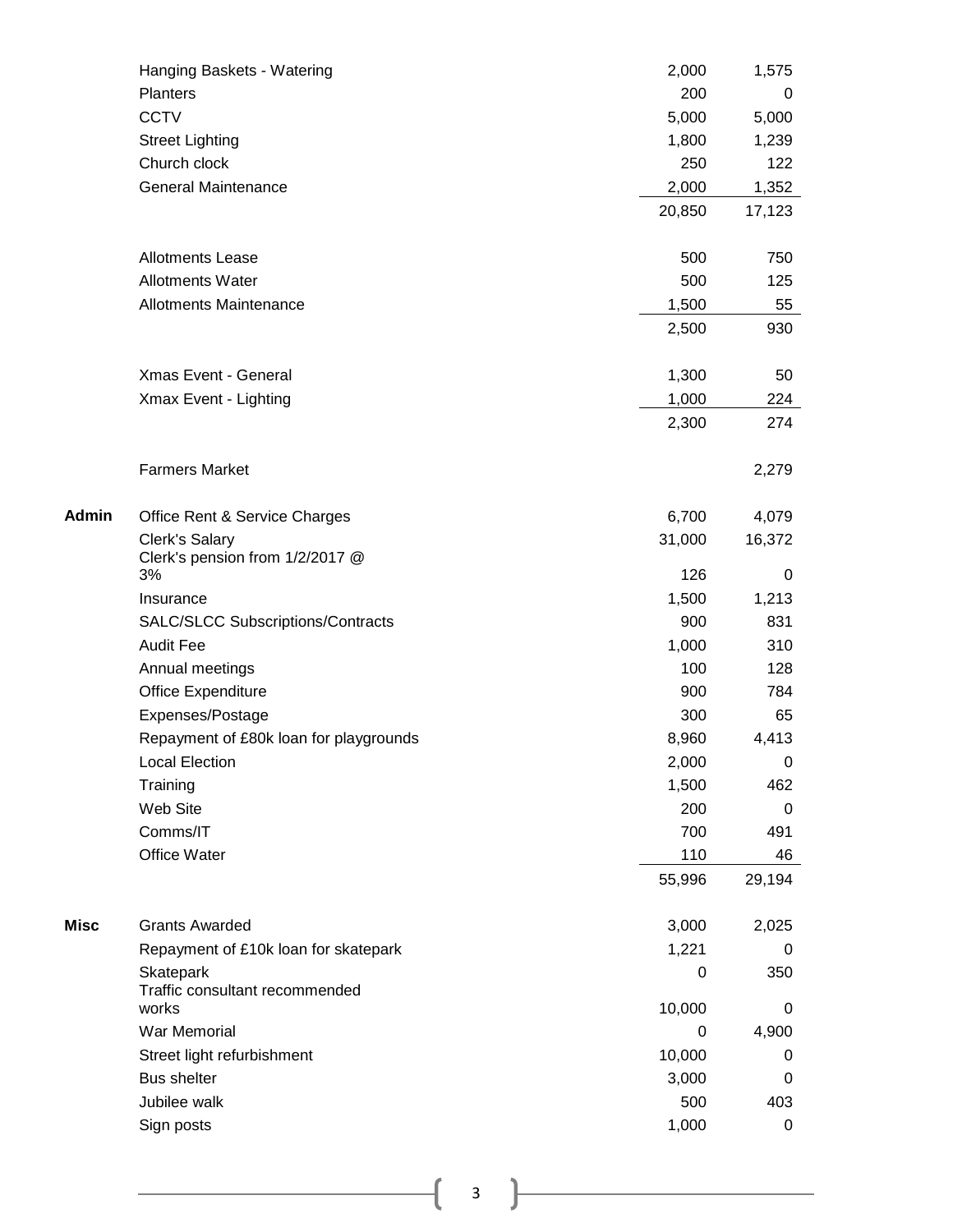|        | 59.148 |
|--------|--------|
| 31.821 | 9,349  |
| 2,000  | 825    |
| 500    | 570    |
| 500    | 26     |
| 100    | 250    |
|        |        |

Cllr Pawsey left the meeting at 19.30

Following discussion, the write-off of £35 of Farmers Market income was proposed by Cllr Copus and seconded by Cllr Petersens to be **RECOMMENDED** to Council for **ADOPTION.**

Following discussion of the timing of the Clerk's salary payments, it was proposed by Cllr Copus and seconded by Cllr Spriggs that the previous standing order be re-instated.

#### F/100/16 Bank reconciliation

| Reserve at 1 April 2016 - general<br>Reserve at 1 April 2016 - for |            | 24,478    |
|--------------------------------------------------------------------|------------|-----------|
| allotments                                                         |            | 99        |
| Reserve at 1 April 2016 - for NP<br>Reserve at 1 April 2016 - for  |            | 12,829    |
| playparks                                                          |            | $-1,551$  |
| Less: Playpark spend                                               |            | $-4,372$  |
| Less: Recoverable VAT 2015/16                                      | 669        |           |
| Less: Recoverable VAT 2016/17                                      | $-6,745$   |           |
| Plus: income                                                       | 115,731    |           |
| Less: expenditure                                                  | $-59,148$  |           |
| Less: N Plan expenditure                                           |            | $-17,414$ |
| Plus: N Plan grant                                                 |            | 4,000     |
| Balance at                                                         | 30/09/2016 | 68,577.26 |
| Nat West                                                           |            |           |
| balances at<br>30/09/2016                                          |            |           |
| Current                                                            |            |           |
| Account                                                            | 8,614.80   |           |
| Deposit<br>Account                                                 | 59,962.46  |           |
|                                                                    | 68,577.26  |           |

The bank reconciliation was proposed by Cllr Kemp and Seconded by Cllr Petersens to be **RECOMMENDED**  to Council for **ADOPTION.** Cllr Kemp initialed the bank statements as at end September to confirm the above balances.

4 ]

 $\mathcal{L}$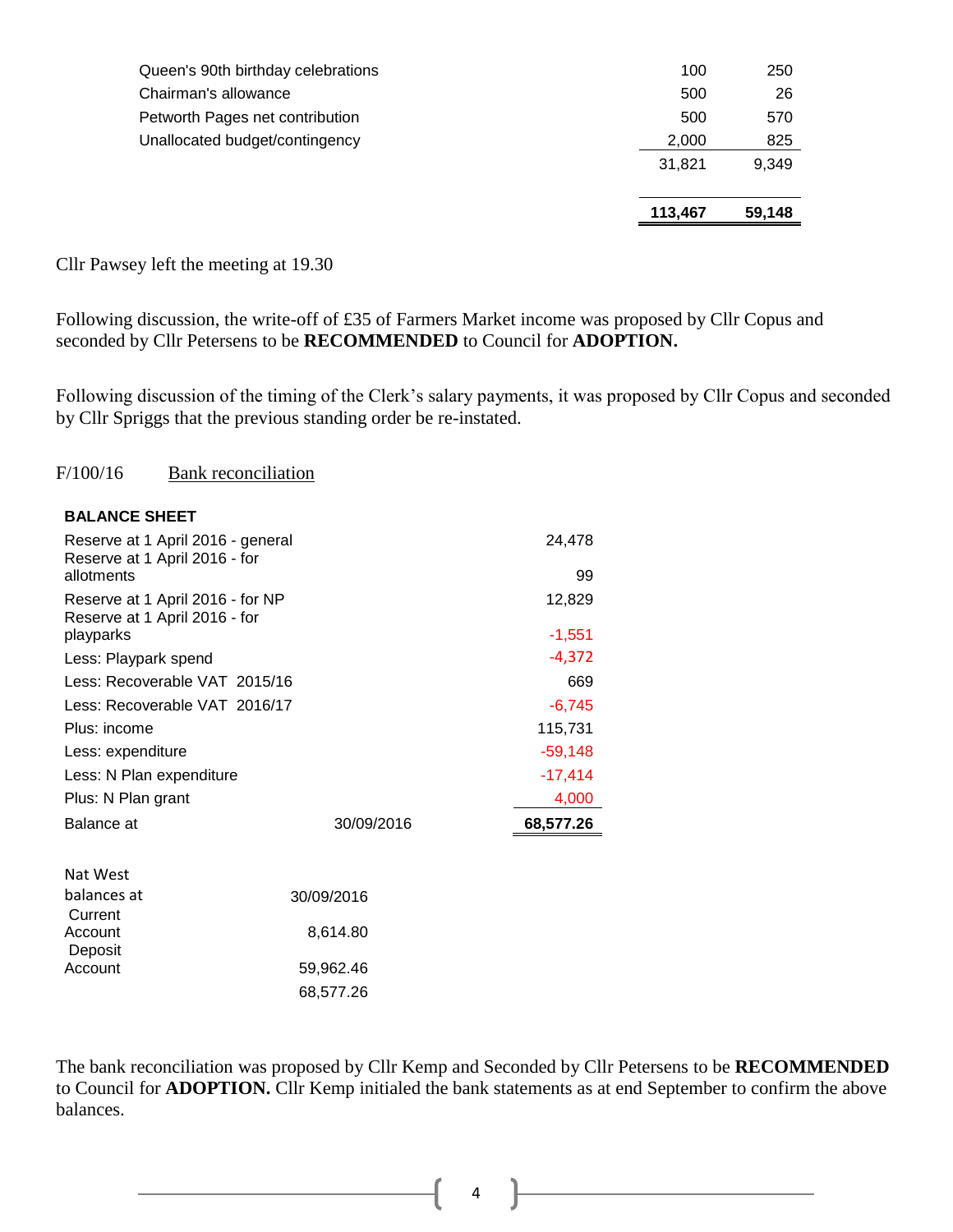| F/101/16   | Invoices for approval     |          |       |          |                              |
|------------|---------------------------|----------|-------|----------|------------------------------|
| 27/09/2016 | Littlejohn                | 480.00   | 80    | 400.00   | <b>Audit Fee</b>             |
| 14/05/2016 | <b>Auditing Solutions</b> | 102.00   | 17    | 85.00    | <b>Audit Fee</b>             |
| 26/09/2016 | Southern Water            | 62.90    |       | 62.90    | Office Water                 |
| 23/09/2016 | Southern Electric         | 254.36   | 12.11 | 242.25   | <b>Street Lighting</b>       |
| 20/08/2016 | Judith Spencer            | 100.80   |       | 100.80   | <b>General Maintenance</b>   |
| 28/07/2016 | Hrservices partnership    | 390.00   | 65    | 325.00   | Unallocated budget/conti     |
| 23/09/2016 | Reed                      | 251.04   | 41.84 | 209.20   | Unallocated budget/conti     |
| 30/09/2016 | Reed                      | 461.21   | 76.87 | 384.34   | Unallocated budget/conti     |
|            |                           |          |       |          | <b>Rosemary Gdns/Hampers</b> |
| 31/9/16    | <b>HJS Land Services</b>  | 995.00   |       | 995.00   | Contract                     |
| 31/9/16    | <b>HJS Land Services</b>  | 375.00   |       | 375.00   | <b>General Maintenance</b>   |
| 30/09/2016 | Link Hire                 | 149.10   | 24.85 | 124.25   | <b>Farmers Market</b>        |
| 30/09/2016 | Austens                   | 67.99    | 11.33 | 56.66    | <b>General Maintenance</b>   |
| 30/09/2016 | Leconfield Estates        | 750.00   |       | 750.00   | Allotments Lease             |
| 24/09/2016 | Post Office Ltd (HMRC)    | 836.76   |       | 836.76   | Clerk's Salary               |
| 18/10/2016 | Chris Kemp                | 9.90     |       | 9.90     | Unallocated budget/conti     |
| 09/10/2016 | Judith the Gardener       | 1,422.76 |       | 1,422.76 | Planters                     |
| 22/10/2016 | <b>Tom Fuller</b>         | 120.00   |       | 120.00   | <b>Farmers Market</b>        |
|            |                           |          |       |          |                              |

#### **AGREED** to be **RECOMMENDED** to Council

Proposed by Cllr Copus and seconded by Cllr Evans

#### $F/102/16$  Receipts

The following receipts already in October were **NOTED:**

|                        | 04/10/2016 Northcombe Barn        | 140.00 | <b>Farmers Market</b> |
|------------------------|-----------------------------------|--------|-----------------------|
|                        | 05/10/2016 Jakes Artisan          |        | 35.00 Farmers Market  |
| 10/10/2016 French Deli |                                   | 45.00  | Xmas Event            |
|                        |                                   |        | Hampers Common        |
| 12/10/2016 Shayler     |                                   | 100.00 | Hire                  |
|                        | 12/10/2016 Glass Occasions        | 105.00 | Xmas Event            |
|                        | 12/10/2016 Selsey Willows Seafood |        | 35.00 Farmers Market  |
|                        | Premium Moroccan                  |        |                       |
| 13/10/2016             | Leather                           | 50.00  | Xmas Event            |
|                        | 13/10/2016 Olivary Fine Soaps     | 50.00  | Xmas Event            |
| 17/10/2016 Ben Talbot  |                                   | 45.00  | <b>Xmas Event</b>     |
|                        |                                   |        |                       |

### F/103/16 Matters to be discussed at the Chairman's discretion.

1 Cllr Copus reported that the external audit of the 2015/16 accounts by Littlejohn had been successfully concluded with absolutely no comments from them. Also that the interim internal audit for 2016/17 year is scheduled to take place in the Council office on November  $11<sup>th</sup>$ 

5